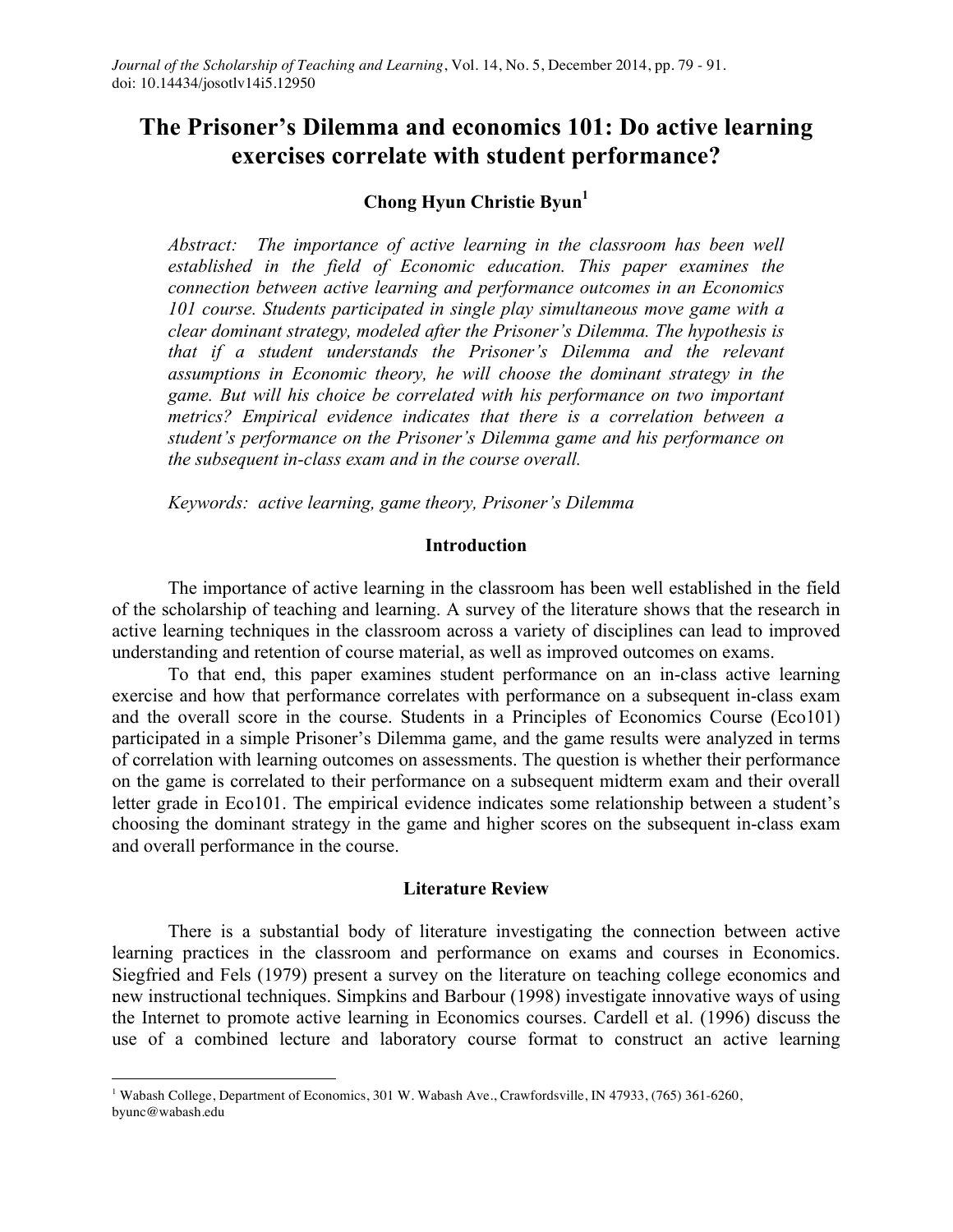environment. Buchs and Blanchard (2011) develop an innovative role-playing exercise to demonstrate the concept of sustainable development in a graduate economics course. Brouhle (2011) explores the use of classroom clickers to promote active engagement in class, with an application toward oligopolies. Lewis (2011) uses the case of Bates College's decision to purchase a tradable discharge permits for sulfur dioxide as an active learning exercise for students to learn about cap and trade practices, with a positive relationship between the exercise and learning outcomes.

Across a variety of other disciplines, there is extensive work on active learning practices in the classroom and improved student performance outcomes. Yoder and Hochevar (2005) find improved outcomes on exams in Psychology courses as a result of using active learning practices in the classroom. Coakley and Sousa (2013) establish that active and other contemporary learning practices lead to improved student engagement and retention of knowledge in an introductory business course. Nguyen and Trimarch (2010) investigate the use of technology in and out of the classroom using MyEconLab or Aplia. Their research indicates that these types of technologies enable students to engage more fully in their coursework via online contacts with instructors and peers via digital means, and give students more opportunities to be involved in active discussion in large courses. In the STEM fields, Freeman et al. (2014) conduct a comparison of student performance outcomes in courses with traditional lecture sections and active learning sections. They find evidence of improvement in exam scores across STEM disciplines. McCarthy and Anderson (2000) conduct a similar experiment in history and political science courses, and find that students who participated in active learning practices in the classroom had improved outcomes on exams than students who were in traditional, lecture-based courses.

#### **Motivation**

One of the principle assumptions of economic theory is that individual agents are rational, utility maximizing individuals. As such, agents will make decisions that will give them the best possible outcome or highest utility. Carrying that assumption over into producer theory, economic theory posits that firms will choose a level of production that maximizes profits. In the model of a perfectly competitive market (with a large number of firms), each firm chooses its level of production based upon a standard profit maximizing rule, independent of what other firms are choosing. The firm's choice of its quantity of production has no influence over the equilibrium price of the good on the market, since it is only one firm among many.

But in the model of an oligopolistic market structure, there are only a handful of (typically) large firms in the market, and thus a firm's choice of the quantity it produces does matter. In oligopoly, the firms are large enough to have an influence on the market price. There is interdependence among these firms in that the action taken by one firm has an impact on the outcomes for the other firms in the market. As a consequence, each participant realizes this interdependence and must make a production decision that he knows will be affected by what other firms choose. All in all, an oligopolistic market structure is such that one or several of the competing firms can have an influence on market price and possibly exert market dominance through their actions.

The Prisoner's Dilemma can be used to illustrate the oligopolistic market structure in Economics. The classic Prisoner's Dilemma game is as follows. Two criminals, A and B, have been captured by the police and are being questioned in separate interrogation rooms about their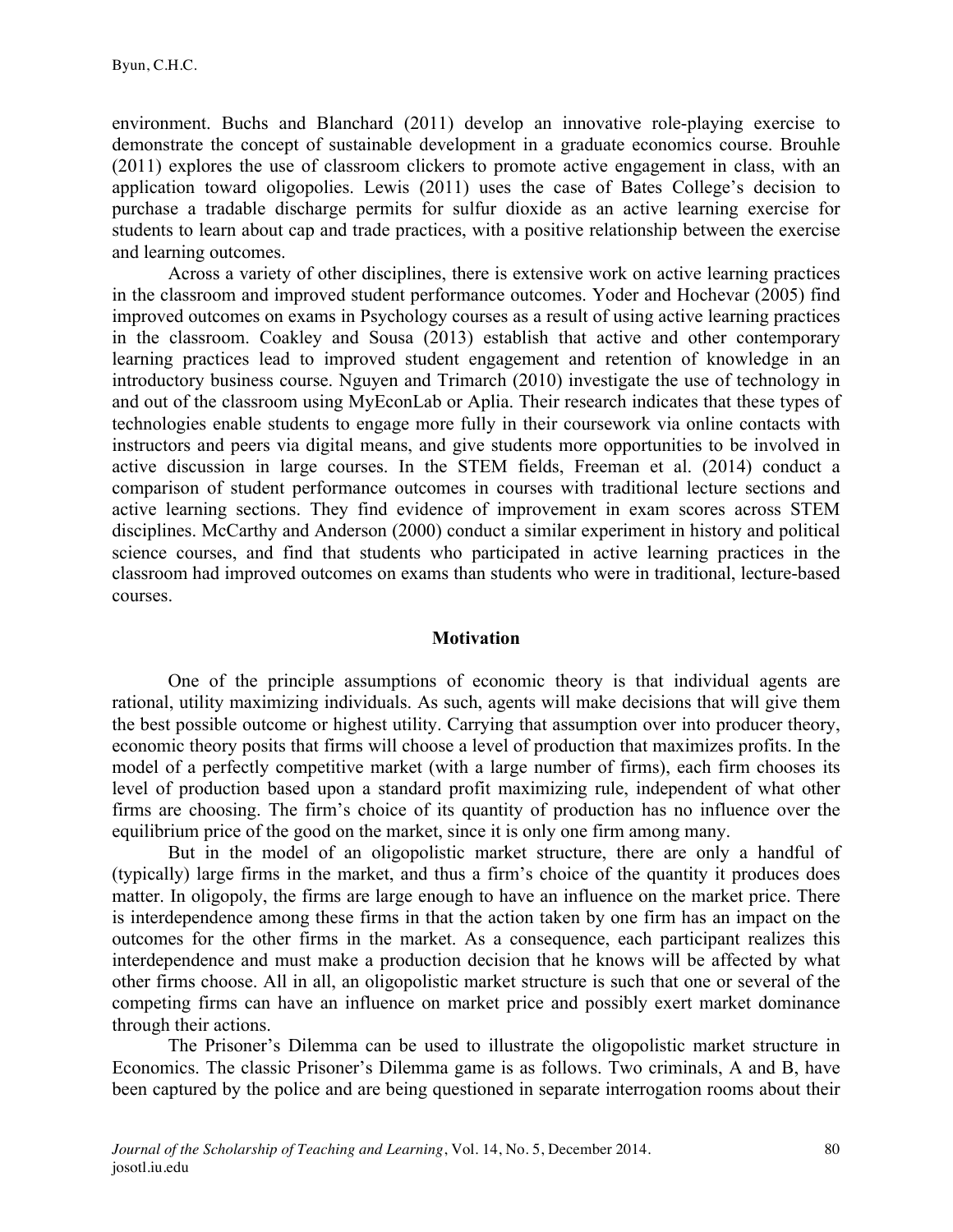involvement in a burglary. The police tell the two suspects that they face prison time for their alleged crime. The evidence against the suspects is circumstantial, although it is enough to put each suspect in prison for a short sentence.

There are three possible outcomes in the Prisoner's Dilemma. One outcome is if both criminals stay silent and do not confess anything to the police. This outcome is labeled (Silent, Silent). If so, they will each receive a short sentence, say 2 years, based on the circumstantial evidence.

However, the police offer the following deal to each suspect. If the suspect cooperates with the police and gives enough evidence to put the crime on his partner (who stays silent), the cooperator will go free, while his partner will be put away for the maximum prison time of 20 years. This outcome is labeled (Confess, Silent) or (Silent, Confess).

The third outcome is if both suspects cooperate with the police in the hopes of pinning the entire crime on his partner (Confess, Confess). In this case, the police have enough evidence on both criminals to put both away for 10 years each.

Overall, the Prisoner's Dilemma illustrates how interdependence between the two suspects has an impact on the outcome for both. What one suspect chooses has a bearing on what his and his partner's outcomes will be. If a suspect considers each option in turn, the option he should always choose is to Confess, regardless of what his partner will choose. If he chooses Silent, he faces the possibility of receiving the maximum prison sentence of 20 years if his partner chooses Confess. If he chooses Silent and his partner also chooses Silent, both will face a 2 year prison sentence. However, if he had chosen Confess while his partner chose Silent, then he himself would have gone free. As such, a criminal should never choose Silent, since there is always another option that will lead to a better outcome, regardless of what his partner chooses. In this case, the option of Confess is known as the dominant strategy, the strategy a player will always choose regardless of what his partner chooses. Since both criminals go through the same thought process, both will choose Confess and wind up with 10 year sentences.

The outcome (Confess, Confess) is known as the Nash Equilibrium (sometimes called the "no regrets" equilibrium). This is the outcome in which neither party has regret about what choice he made in the game after the outcome of the game is revealed. If either player had chosen otherwise, he would have had regret about the choice he had made. In this case, the Confess option is known as the dominant strategy since it outperforms all other possible options. For instance, if player A had chosen Silent while player B chose Confess, player A would receive the 20 year sentence and B would have gone free. Obviously player A would have regret about not choosing Confess as well. If both players choose Silent, this would mean 3 year sentences for both, instead of the possible freedom. Thus, each player's best response is to choose Confess, and the Nash Equilibrium is the outcome where neither player could have gotten a better outcome by changing his response.

In the Prisoner's Dilemma game, there is an element of interdependence, as each player's outcome is dependent on what his partner will select. The game illustrates the ideas of both competition (for the biggest payoff) and interdependence (your payoff will depend upon not only your choice but your partner's choice). It is a lead-in to the topics of oligopolies and monopolistic competition, and it demonstrates how "big business" can work in the real world. Some applied examples discussed in class include smartphone manufacturers, energy drink companies, and the oil industry, where each is a case of a group of (mostly) large firms competing on the market with products that are close (but not perfect) substitutes, and operate on a framework with a high degree of interdependence between firms.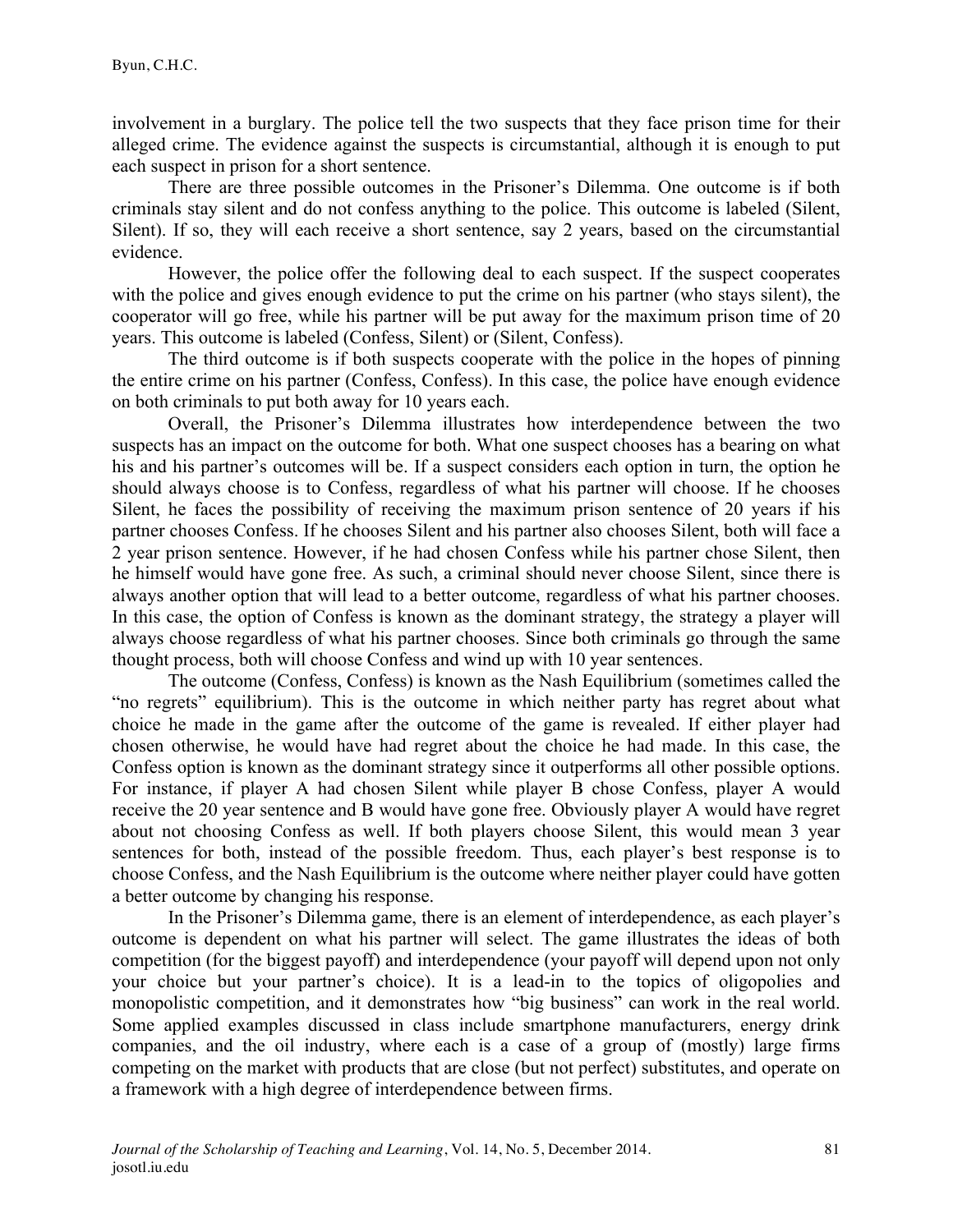A simple example of the Prisoner's Dilemma as applied to industry is the introduction of the Apple iPhone. Speculation about Apple's new cell phone release was one of the most closely watched in the industry, and true to prediction, the iPhone changed the face of the cell phone industry, as other companies rushed to produce similar smartphones wireless capabilities and touch screen technology<sup>2</sup>. In this case, Apple was the industry leader and other companies were followers. This was evident from the intense interest surrounding Apple's new high tech cell phone release (the first iPhone) and how it sparked the rush by other cell phone producers to launch a similar device.

Based on this industry example, the actions and resulting payoffs for cell phone manufacturers can be illustrated by the Prisoner's Dilemma in the following way. Two cell phone manufacturers play a simultaneous move game in which the decision is to produce either a high-tech cell phone or a low-tech one. A cell phone manufacturer can continue to produce a low-tech cell phone, which is inexpensive to produce with existing technology and infrastructure. If the competitor company does the same, then the firms will receive equal market share of sales and each receive a medium level of profit. However, if one firm decides to produce a high-tech cell phone (in this case, Apple with its smartphone with touch screen technology), consumers will be attracted to the new technology and buy that instead of the old, low-tech cell phone. Apple will capture the market for cell phones, receive high profits, and its competitor will receive none. The high-tech cell phone is expensive to develop and manufacture. If both companies choose to produce it, they will split the market and each receives low profits.

With this knowledge, should competing cell phone companies choose to produce the lowtech option? In the Prisoner's Dilemma, the answer is No. If a company chooses the low-tech option while its competitors choose the high-tech option, the low-tech company would receive zero profits. Producing the high-tech phone, while expensive, results in either low profit or high profit, both of which are better than zero profit. Thus there is no incentive for a company to choose to produce the low-tech phone, because to produce the high-tech one always yields a bigger payoff than choosing low-tech, regardless of what the opponent chooses. The firms should choose to produce the high-tech phone, even if it means greater cost in research and development and production. Therefore, both companies will produce the high-tech phone, split the market, and each receive low profits. A player will always choose the option that gives him the highest payoff given what his partner could possibly choose. In short, he would choose the dominant strategy in the game. In this case, each cell phone company should choose to produce the high tech phone.

The example above is used in class to illustrate the simple prisoner's dilemma game and motivate deeper thought and classroom discussion about these principles. The example brings a natural connection to an in-class exercise in which students participate in a Prisoner's Dilemma game, witness the outcome, and use it to think more deeply about the strategy he should or should not follow. The active learning component of this exercise helps students understand the ideas behind the Prisoner's Dilemma, including the formal concepts of a dominant strategy and the Nash Equilibrium. The idea is that if a student acts according to the standard economic assumption that all individuals are rational, utility maximizing individuals, he would choose an option that gives him the greatest possible payoff. If a student has fully understood the game and the standard assumptions of Economics, including the classic assumption of rationality and utility maximization mentioned previously, he would choose the dominant strategy in order to get the highest potential payoff. But would successful performance on this game be correlated

 <sup>2</sup> Mehta, Stephanie, 2006, "How Apple Could Rock Wireless", *Fortune Magazine*.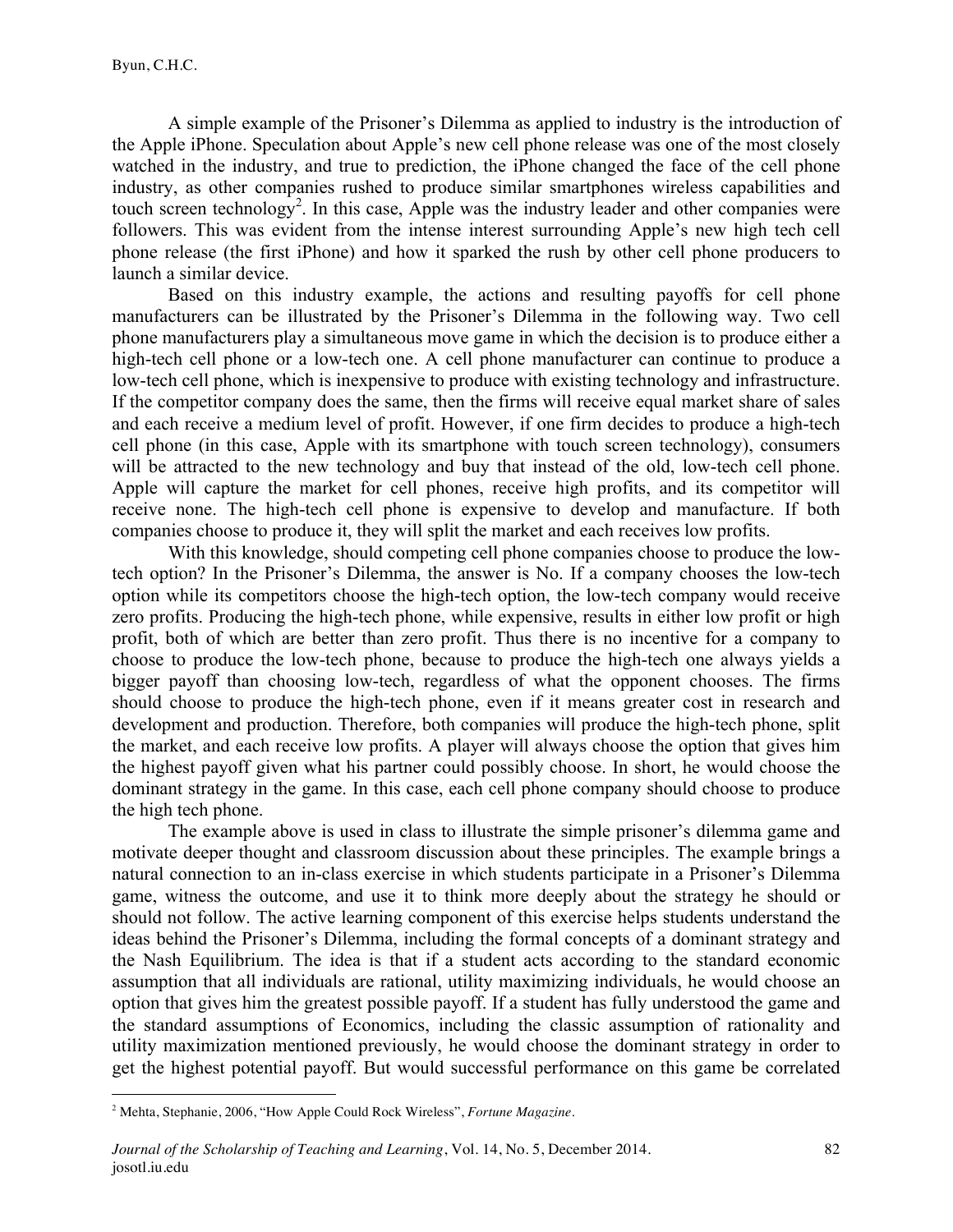with performance in the course? An examination of the outcome from a version of the Prisoner's Dilemma played in class provides empirical evidence that there is a positive correlation between a student's use of the dominant strategy and his performance on a subsequent in-class exam and overall letter grade in the course.

Of course, a correlation between performance on the Prisoner's Dilemma and performance in Eco101 may be tenuous, as various factors go into performance in both of these arenas. Other factors, such as mathematical or analytical ability and training, along with having had an Economics course at a previous institution also play significant roles. In addition, the ability to act as a cold, rational actor in the Prisoner's Dilemma might not necessarily translate into good performance in the overall course. However, it is useful to examine the empirical evidence and see if any correlation can be found between performance on this game and learning outcomes in Eco101. An investigation of the data from three semesters of Eco101 indicates that there is a positive relationship between a student's performance (choosing the dominant strategy) on the Prisoner's Dilemma game and his performance in the course.

#### **The Game**

The Grade Game was conducted over three semesters of Eco101 at a private liberal arts college for men in Indiana. The Eco101 course is a semester long course with no pre-requisites, covering a variety of Microeconomics topics during the first seven weeks of the semester, and Macroeconomics topics in the last seven weeks. The Game Theory module is typically covered in week 6 of the semester, immediately after the Perfect Competition and Monopoly modules. Prior to the Game Theory module, students have a thorough grounding in basic Producer Theory in the Perfect Competition and Monopoly modules. The Game Theory module includes the topics of the Prisoner's Dilemma, dominant strategies, and the Nash Equilibrium (among other topics). All these Game Theory topics are applied toward an understanding of the oligopolistic market structure in economics.

The Grade Game is structured as a single play simultaneous move game with a dominant strategy, and is modeled after the classic Prisoner's Dilemma (see Kuhn, 2014; Dixit & Skeath, 1999). The Game is played in class after the students receive a brief introduction and overview of the rules. Conducting the Game in class is necessary in order to give each student equal time to participate and also allows the instructor to manage the workings of the play. In-class play of the Game also allows the instructor to enforce the restriction of communication between students in the classroom. The classroom is a face-to-face room so that the instructor can ensure compliance of all the rules of the game. Students are paired randomly in groups of two by the instructor in order to minimize possible bias stemming from a student selecting a partner with whom he is well acquainted or who may perform similarly to him. Each student is issued a game card with the fully illustrated game table on it. In order to make the game realistic and applicable to students in their situation, the outcomes of the game are designated as points that can be won or lost on the next in-class exam (in which one of the topics to be covered is Game Theory). A general explanation of the applicability of the Prisoner's Dilemma to oligopoly and monopolistic competition is also provided so that students understand the connection between game theory and economic theory. A discussion of dominant strategies and the Nash Equilibrium is held after the Game is played and the results of each team's play is announced. On the game table, students have the option of choosing either MORE points or LESS points on the next exam. If both students choose the LESS option, they will each receive 1 extra point on the next exam. If both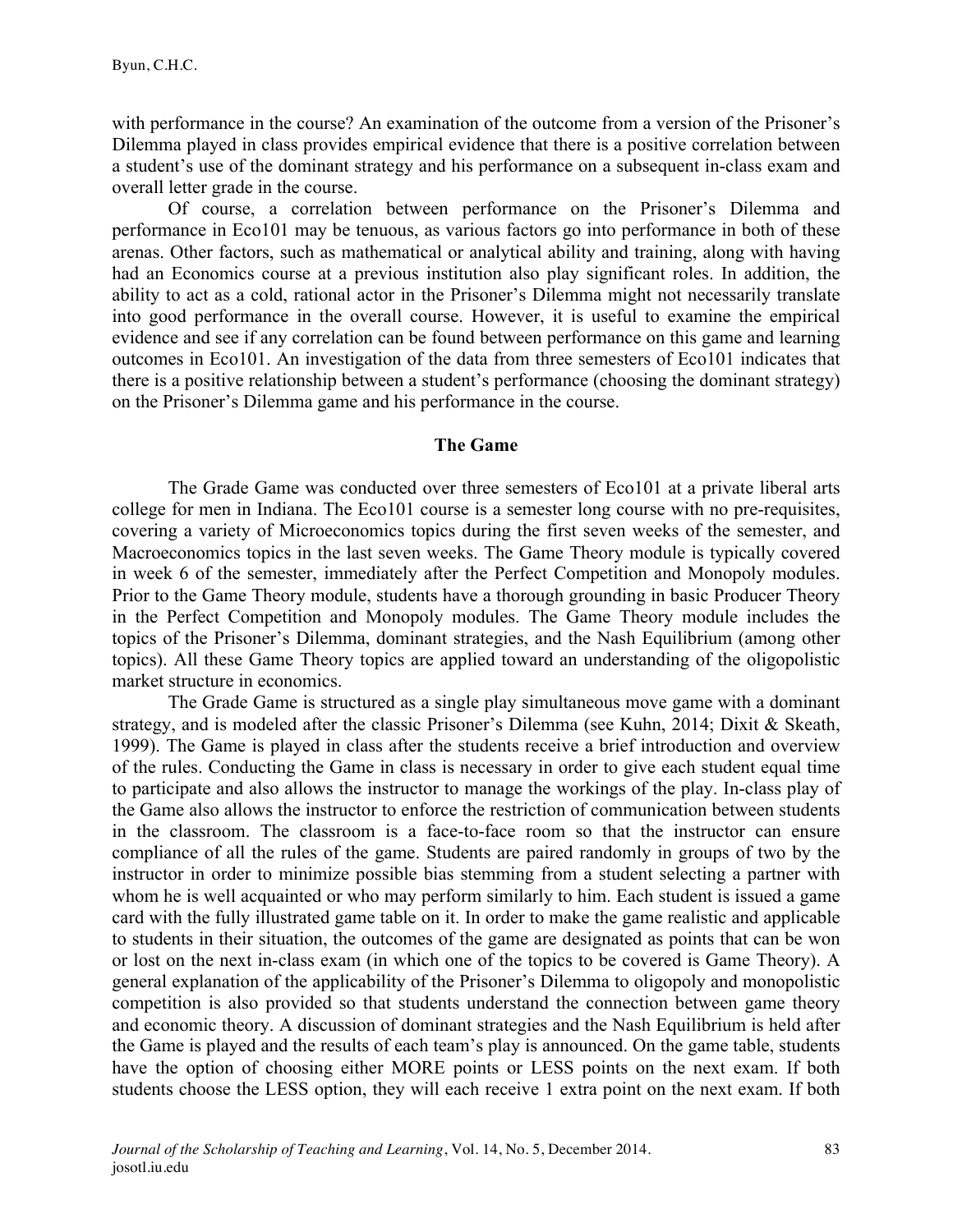choose the MORE option, they will receive zero extra points. If one student chooses MORE while his partner chooses LESS, he will receive 2 extra points and the partner will receive -10 points. The game table is shown in Figure 1.

| <b>THE GRADE GAME</b>                                                                                                                                                                                                                                                                                                                                                                                                      |                           |                           |  |  |  |
|----------------------------------------------------------------------------------------------------------------------------------------------------------------------------------------------------------------------------------------------------------------------------------------------------------------------------------------------------------------------------------------------------------------------------|---------------------------|---------------------------|--|--|--|
| <b>YOUR NAME</b>                                                                                                                                                                                                                                                                                                                                                                                                           |                           |                           |  |  |  |
| <b>YOUR PARTNER</b>                                                                                                                                                                                                                                                                                                                                                                                                        |                           |                           |  |  |  |
|                                                                                                                                                                                                                                                                                                                                                                                                                            | Your partner chooses More | Your partner chooses Less |  |  |  |
| You choose More                                                                                                                                                                                                                                                                                                                                                                                                            | (0, 0)                    | $(2, -10)$                |  |  |  |
| You choose Less                                                                                                                                                                                                                                                                                                                                                                                                            | $(-10, 2)$                | (1,1)                     |  |  |  |
| You get to choose if you want MORE points on Exam #2 or LESS points.<br>You get to choose only yours, but the actual result depends on what your partner chooses<br>combined with your choice. Your free point outcome is the one in <b>bold underline</b> text in the<br>parentheses – the first one in the ordered pair. Your partner's grade is the second one.<br>CIRCLE YOUR CHOICE OF FREE POINT(S) FOR YOURSELF NOW |                           |                           |  |  |  |
|                                                                                                                                                                                                                                                                                                                                                                                                                            | <b>MORE</b>               | <b>LESS</b>               |  |  |  |

*Figure 1.* The Grade Game.

Students were led through an explanation of the rules of the game and the game table payoffs, with clear instructions not to communicate with their partners prior to making their decisions. The credibility of the game is ensured by repeated announcements by the instructor that these points will be awarded (or deducted) on the next exam, with a reminder to read the table carefully and consider what option is the best choice, given what your partner might possibly choose. The game is played once, with each student first reading the instructions and the table in the handout, and then circling either MORE or LESS to indicate his choice of possible bonus or penalty points on the next exam. $3$ 

#### **Outcome of the game: Data Analysis**

The Grade Game was conducted in Eco101 sections, with one section per semester in each of the Spring 2013, Fall 2013, and Spring 2014 semesters. A total of 75 students enrolled in these sections, 71 played the Grade Game, and four were absent on the days the Game was conducted. The participation rate was 94.67% over the three sections.

Students who chose the LESS option were categorized as the Cooperators, and those who chose the MORE option were the Non-cooperators. A total of 49 students (or 69%) of the

<sup>&</sup>lt;sup>3</sup> Penalty or bonus points were not actually awarded on the subsequent in-class exam. This announcement was made at the end of the class period at the conclusion of the Grade Game.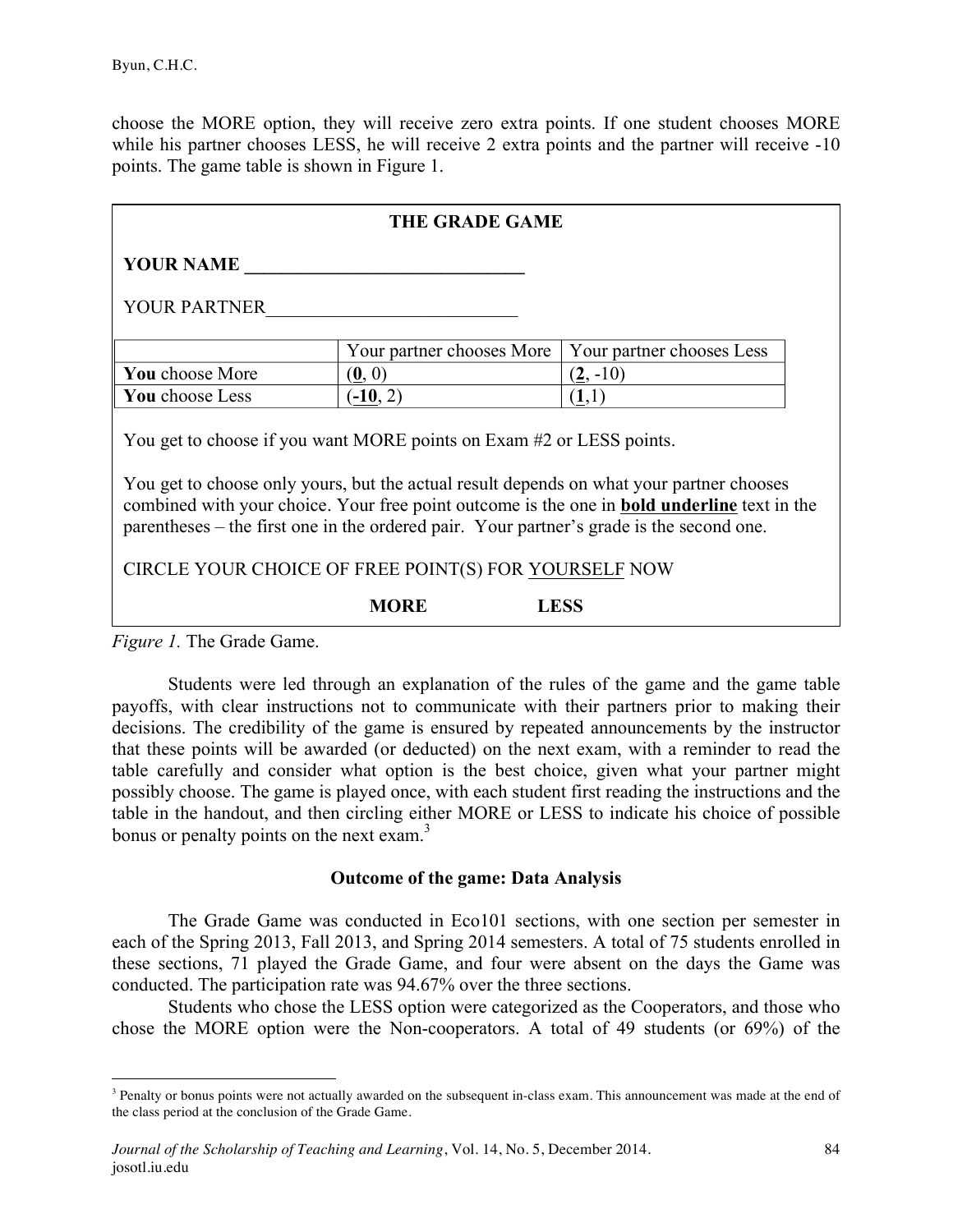students chose to cooperate, and a total of 22 students (or 31%) chose not to cooperate. Summary statistics for each category are shown in Table 1.

### Table 1

# *Descriptive Statistics*

|                            | <b>ALL</b>      | <b>COOPERATORS</b>                                                | <b>NON-COOPERATORS</b> |
|----------------------------|-----------------|-------------------------------------------------------------------|------------------------|
|                            | <b>STUDENTS</b> |                                                                   |                        |
|                            | $N = 71$        | $n = 49$                                                          | $n = 22$               |
| <b>EXAM2</b>               |                 |                                                                   |                        |
| Mean                       | 70.6            | 68.6                                                              | 74.9                   |
| <b>SD</b>                  | 15.5            | 16.2                                                              | 12.7                   |
| <b>Median</b><br>$\bullet$ | 73              | 73                                                                | 73.5                   |
|                            |                 |                                                                   |                        |
| <b>OVERALL</b>             |                 |                                                                   |                        |
| <b>SCORE</b>               |                 |                                                                   |                        |
| Mean                       | 72.7            | 69.8                                                              | 79.2                   |
| <b>SD</b><br>٠             | 14.9            | 16.2                                                              | 8.4                    |
| <b>Median</b>              | 74.4            | 73.4                                                              | 78.1                   |
|                            |                 | Correlation Coefficient corr(grade game, exam score) = $-0.19$    |                        |
|                            |                 | Correlation coefficient corr(grade game, overall score) = $-0.29$ |                        |

A preliminary examination of the summary statistics for the in-class exam (the exam on which the Game Theory topic was included) shows that the average score for the Cooperators was 68.6%, with a standard deviation of 16.4, and the median score was 73%. The average score on the exam for the Non-cooperators was 74.9% with an SD of 13, and a median score of 73.5%. Here, the evidence indicates that the Non-cooperators performed better, on average, than the Cooperators.

Each student's overall score in the course was calculated based on performance on the two in-class exams (each worth 25% of the overall score), the final exam (worth 30%), homework assignments (15%) and attendance/participation (5%). For the overall score in the course, the Cooperators' average was 69.8% with an SD of 16.3, and the median was 73.4. For the Non-cooperators, the average overall score in the course was 79.2% with an SD of 8.6, and a median of 78.1. Again, a preliminary examination of the evidence shows that Non-cooperators received higher scores in the course compared to the Cooperators, indicating a possible causal link between performance on the Grade Game and performance in the course.

Examining the groups of Cooperators and Non-cooperators in turn, a review of the lower scoring students shows the following. For the Cooperators, 21 out of 49 students (42.9%) scored below 70% (designated a C-) on the in-class exam, and 9 out of 22 (40.9%) of the Noncooperators scored below 70%. For the overall score in the course, 19 out of 49 (38.8%) received an overall score below 70%, whereas only 2 out of 22 of the Non-cooperators (9.1%) received a score lower than 70% in the course.

Based on this examination of summary statistics for the in-class exam and the overall score in the course, the data indicate that the Non-cooperators perform better on all counts. The correlation coefficient was calculated for the performance on the Grade Game the two respective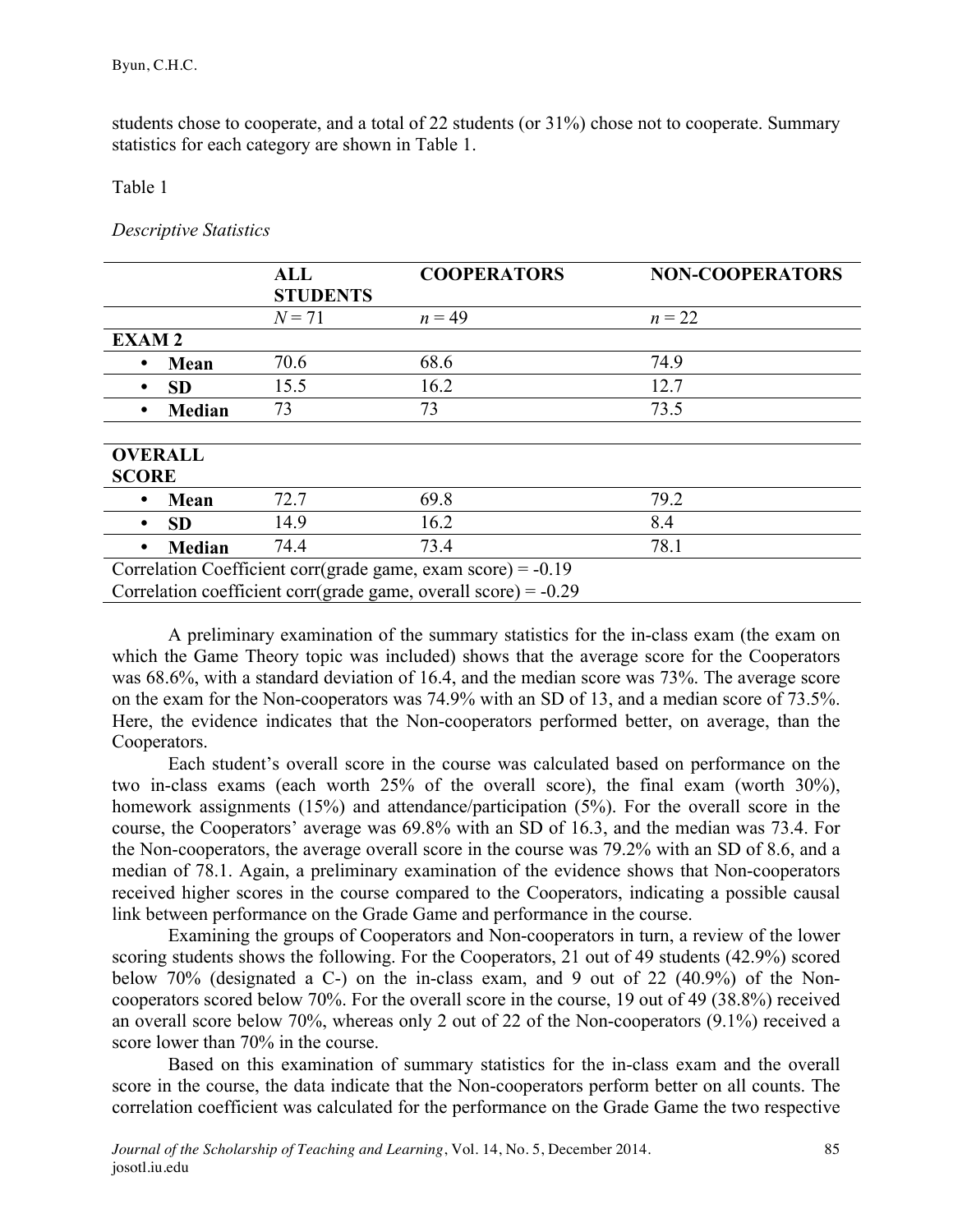assessments by assigning the Cooperators a 1, and Non-cooperators a 0 and. The correlation coefficient for the Grade Game and the in-class exam scores was -0.18, and it was -0.29 for the Grade Game and the overall scores in the course. The correlation coefficients indicate a negative linear relationship between performance on the Game and performance on the two assessment metrics.

The data for the Grade Game and scores on the in-class exam are also shown in a scatterplots with a fitted regression line in Figures 2. The slope of the regression line indicates a negative relationship between Cooperation in the Grade Game and performance on the in-class exam, predicting that a student will score 6.7 points lower on the in-class exam if he chooses to Cooperate in the Game.



*Figure 2.* In-class Exam and Game.

A scatterplot and fitted regression line for the data on the Grade Game and the overall score in the course is displayed in Figure 3. It also indicates a negative relationship between Cooperation and overall performance in the course. Based on the fitted line, we predict that a student will score 9.3 points lower overall if he chooses to Cooperate in the Grade Game (significant at the 5% level). Table 2 shows the regression outputs from the estimations of the two models.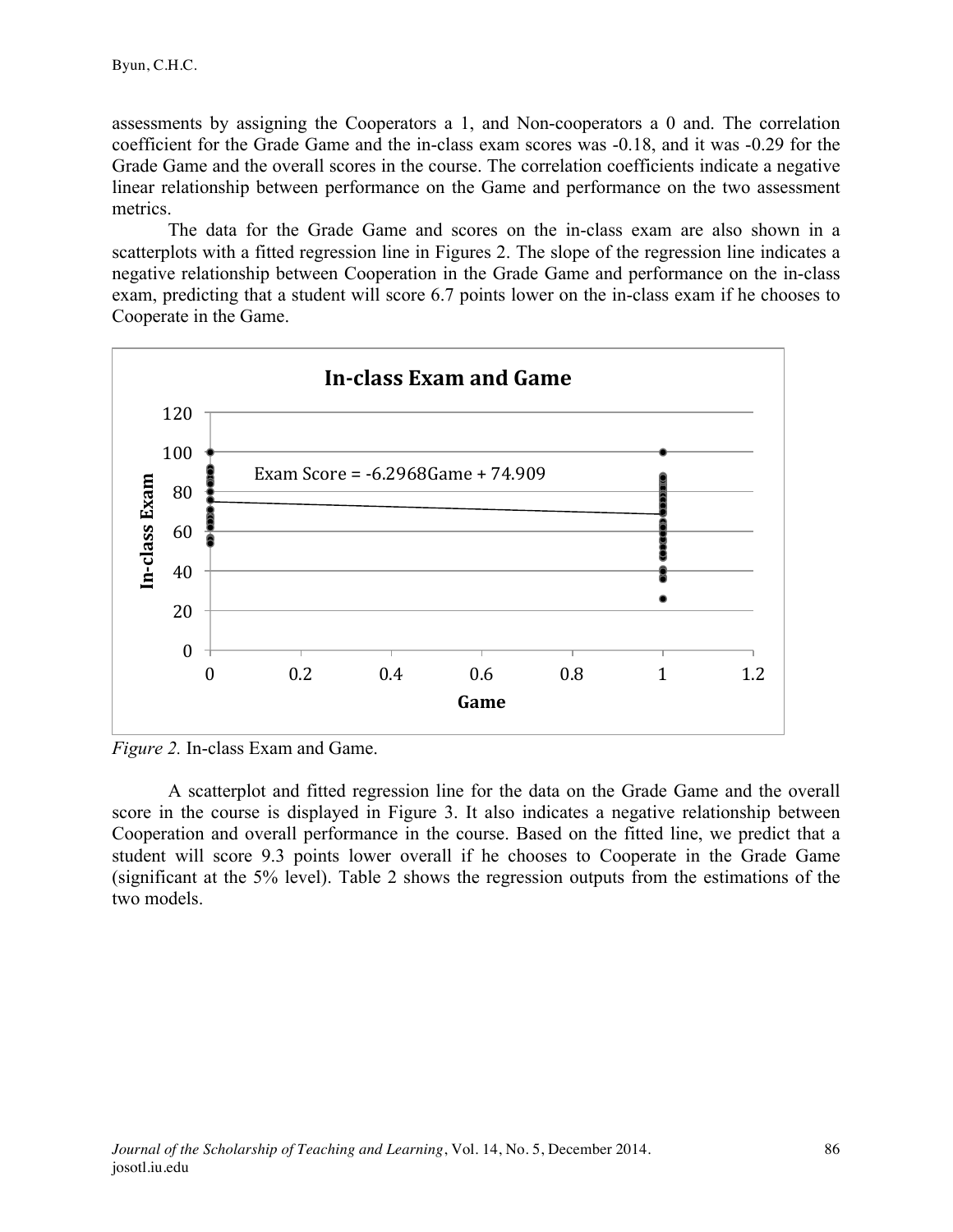

*Figure 3.* Overall Score and Game.

# Table 2

Regression Output

| <b>DEPENDENT</b>                                        | <b>MODEL1</b> | <b>MODEL 2</b> |  |
|---------------------------------------------------------|---------------|----------------|--|
| <b>VARIABLE</b>                                         |               |                |  |
| In-class exam score                                     | $-6.29$       |                |  |
|                                                         | (3.96)        |                |  |
| Intercept                                               | 74.91         |                |  |
|                                                         | (3.29)        |                |  |
|                                                         |               |                |  |
| Overall Score                                           | --            | $-9.31*$       |  |
|                                                         |               | (3.70)         |  |
| Intercept                                               | --            | 79.16          |  |
|                                                         |               | (3.07)         |  |
| $\rightarrow$ $\rightarrow$ $\rightarrow$ $\rightarrow$ |               |                |  |

 $N = 71$ 

Estimated SEs in parenthesis \**p* < .05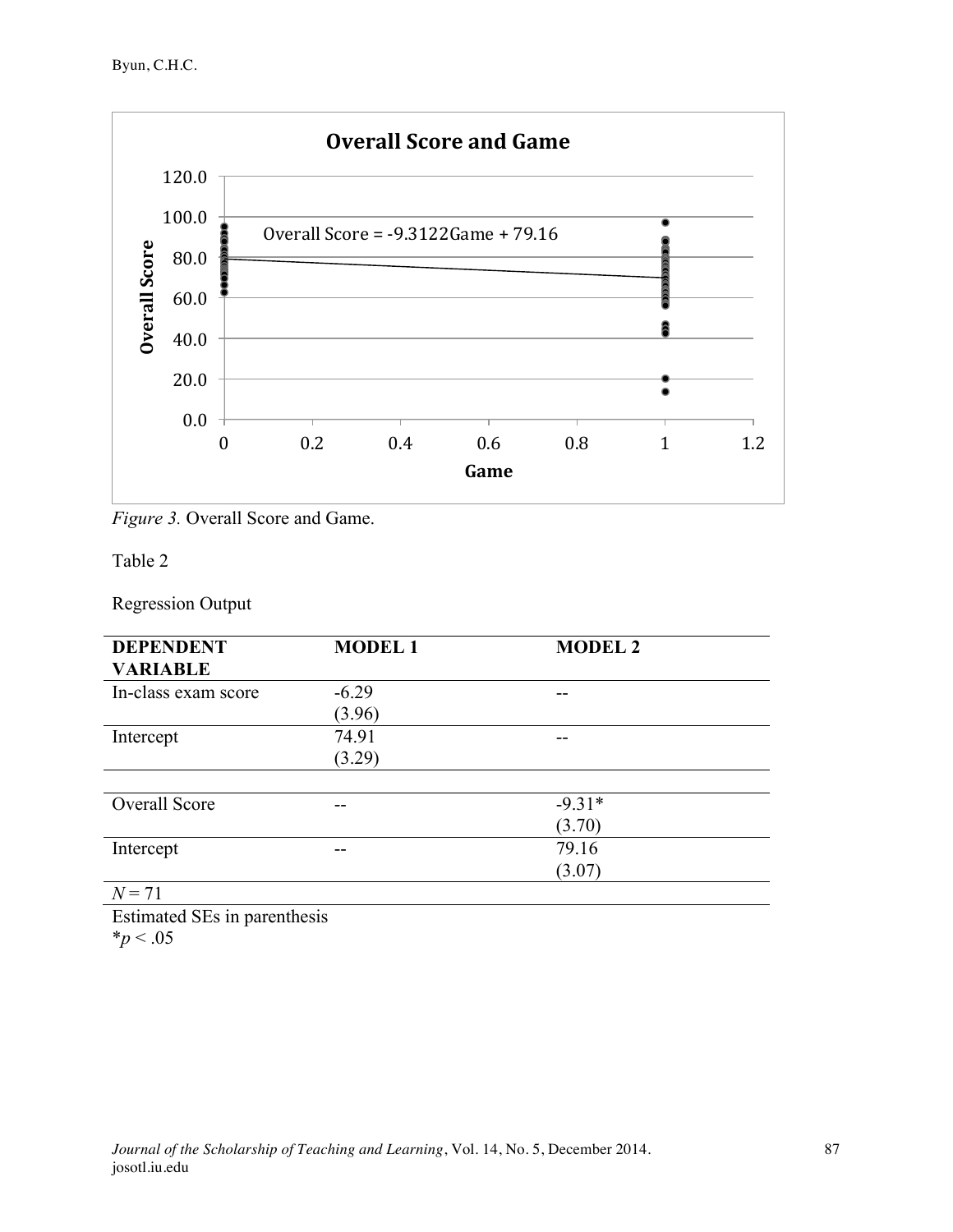The question of whether there is a difference in the mean scores between the Cooperators and Non-cooperators was investigated for both sets of scores. A t-test for the difference in means was conducted for both the in-class exam scores and for the overall scores in the course. For the in-class exam scores, the calculated t-statistic was -1.73, with 27 degrees of freedom. The associated p-value was 9.4%, indicating that the test statistic was significant at the 10% level, but not the 5% level. For the overall scores in the course, the calculated t-statistic was -3.17, with 32 degrees of freedom. The associated p-value was 0.34%, indicating that the test statistic was significant at both the 5% and 1% levels. The difference in means tests shows that there is a highly statistically significant difference for the overall scores in the class for the Cooperators versus the Non-cooperators, but not for the in-class exam scores.

#### **Conclusion**

The importance of active learning practices in the classroom has been well established across a variety of disciplines. These practices correlate with higher levels of student engagement with the material and improved performance outcomes on exams and course grades. This paper seeks to establish a connection between performance on a version of the Prisoner's Dilemma game played in class with subsequent performance on an in-class exam and with on overall performance in the course. The data indicated a positive relationship between performance on the Grade Game and performance on two metrics in Eco101. Students who chose the dominant strategy (the Non-cooperators) tended to do better, on average, than students who did not choose that strategy (the Cooperators). This was true for both the subsequent in-class exam and for the overall score in Economics 101. The estimation of a bivariate regression model for the relationship between choice of strategies and overall score in the class indicated that the Cooperators were predicted to score 9.3 points lower overall in the course, with this finding significant at the 5% level. A difference of means test also indicated that the difference of the average overall score in the course between the Cooperators and Non-cooperators was statistically significant. In general, it appears that a student's performance on the Grade Game is correlated with his overall score in Eco101.

The implications of this empirical study for the scholarship of teaching and learning are many. If student performance on the Grade Game is correlated with performance on two important metrics (scores on a subsequent in-class exam and the overall score in the class), it seems that a thorough understanding of the Grade Game and the Prisoner's Dilemma would improve student performance in these areas. This implies that students should have a firm grounding and understanding of the elements of the Game, including the topics of dominant strategy and the Nash Equilibrium. This is an important conclusion for the instructor who may be using this active learning exercise in the classroom. An instructor who uses the Grade Game in class may wish to follow up with a reinforcement of the above topics (interdependence, dominant strategy, Nash Equilibrium) and how they relate to the topic of oligopoly in order to ensure that students are understanding and retaining this material.

One thing that is striking about the data on the Grade Game is the relatively high level of cooperation among the players. Other studies across a variety of disciplines have sought possible explanations for cooperation in the Prisoner's Dilemma in single and repeated play games (see Fehr & Fischbacher, 2003; Doebeli & Hauert, 2005; Cooper et al., 1996). Khadjavi and Lange (2013) conduct an experiment in which the Prisoner's Dilemma is played by actual prisoners. They found a relatively high degree of cooperation among the participants. Their explanation is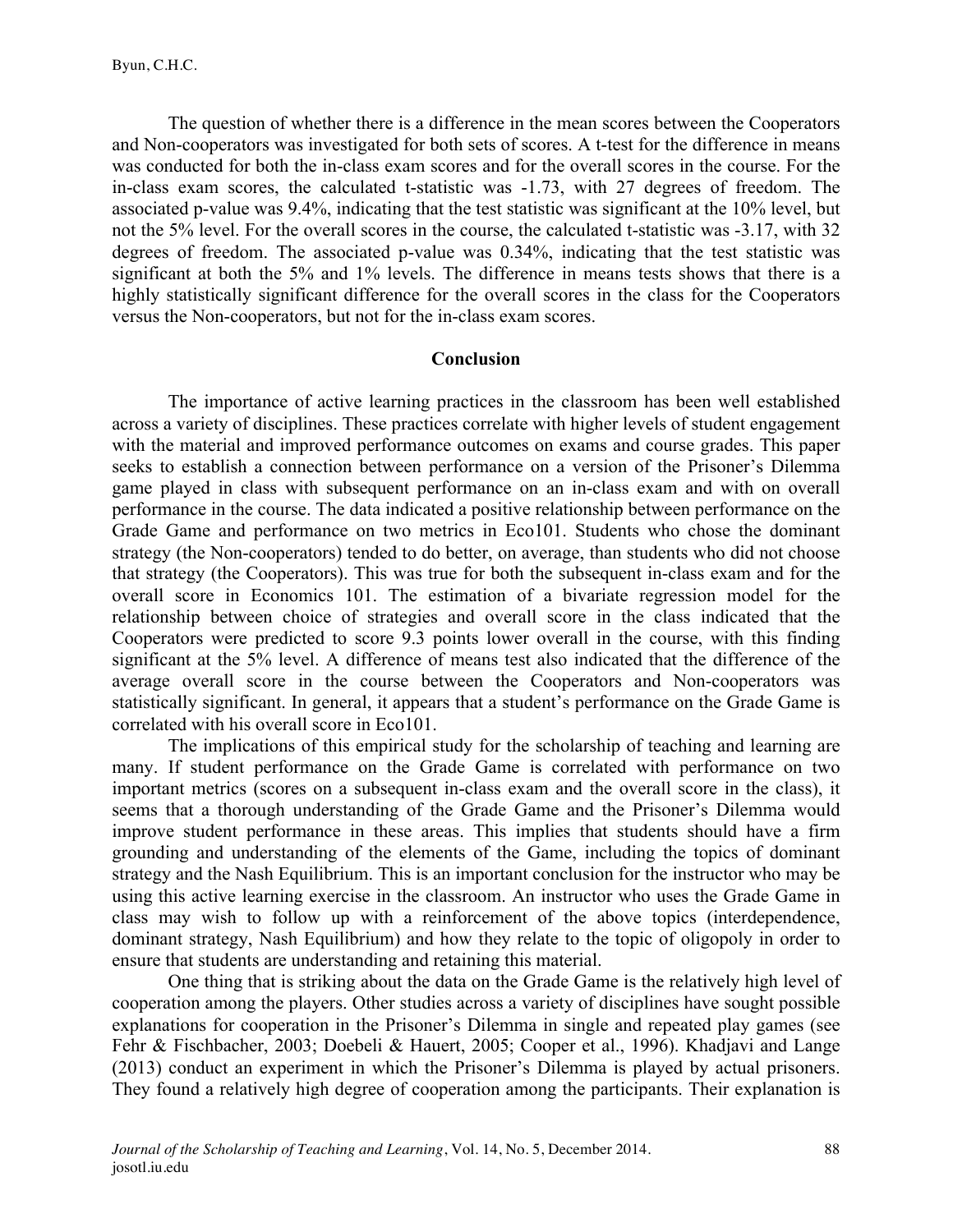that the "social structure inside the prison is such that you survive better if you cooperate"<sup>4</sup>. While the social structure of a small, all-male liberal arts college in the Midwest may arguably have some parallels to the prison system, further research must be done to investigate the connection between college social norms and outcomes on the Prisoner's Dilemma. This may be a topic of future research.

# **Acknowledgements**

Special thanks to the Wabash College Department of Economics and to Ethan Hollander, Associate Professor of Political Science at Wabash College.

# **References**

Becker, W. E. (1997). Teaching economics to undergraduates. *Journal of Economic Literature, 35* (3),1347-1373.

Brouhle, K. (2011). Exploring strategic behavior in an oligopoly market using classroom clickers. *The Journal of Economic Education, 42* (4), 395 – 404. doi: 10.1080/00220485.2011.606093

Buchs, A., & Blanchard, O. (2011). Exploring the concept of sustainable development through role-playing. *The Journal of Economic Education, 42* (2), 388 – 394. doi: 10.1080/00220485.2011.606089

Cardell, N.S., Fort. R., Joerding, W., Inaba, F., Lamoreaux, D., Rosenman, R., Stromsdorfer, E., & Bartlett, R. (1996). Laboratory-based experimental and demonstration initiatives in teaching undergraduate economics. *The American Economic Review*, *Papers and Proceedings* of the 108th Annual Meeting of the American Economic Association, *86* (2), 454 – 459.

Coakley, L. A., & Sousa, K. J. (2013). The effect of contemporary learning approaches on student perceptions in an introductory business course. *Journal of the Scholarship of Teaching and Learning, 13* (3), 1-22.

Cooper, R., DeJong, D. V., Forsythe, R., & Ross, T. W. (1996). Cooperation without reputation: Experimental evidence from Prisoner's Dilemma games. *Games and Economic Behavior, 12*, 187-218. doi: 10.1006/game.1996.0013

Dixit, A., & Skeath, S. (1999). *Games of Strategy*. New York, London: W.W. Norton & Company.

Doebeli, M., & Hauert, C. (2005). Models of cooperation based on the Prisoner's Dilemma and the Snowdrift game. *Ecology Letters, 8,* 748-766. doi: 10.1111/j.1461-0248.2005.00773.x

 <sup>4</sup> Mohan, Geoffrey, 2013, "Economists Finally Test Prisoner's Dilemma on Prisoners", *Los Angeles Times*, July 24, 2013.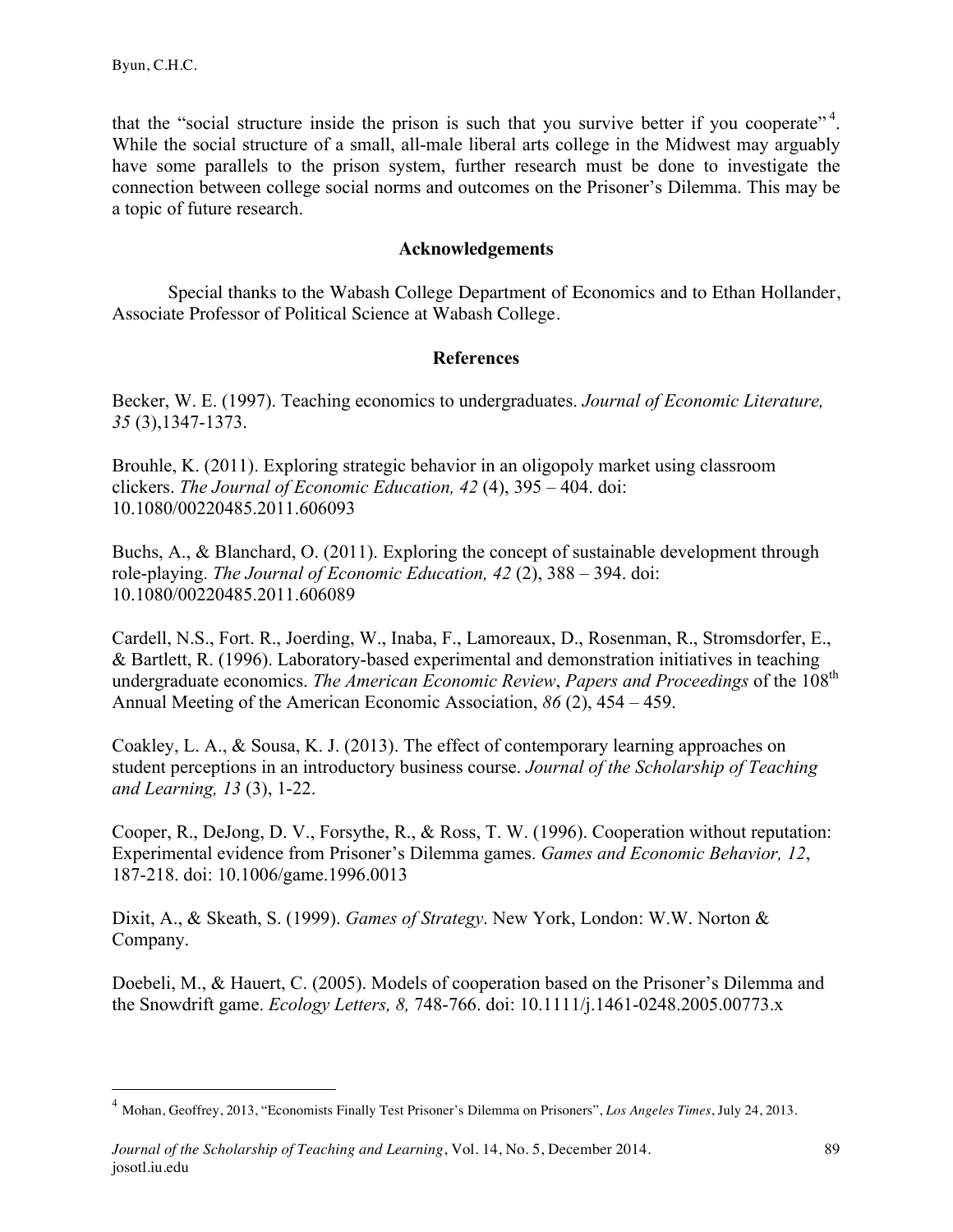Fehr, E., & Fischbacher, U. (2003). The nature of human altruism. *Nature*, *23*, 785-791. doi: 10.1038/nature02043

Freeman, S., Eddy, S. L., McDonough, M., Smith, M. K., Okoroafor, N., Jordt, H., & Wenderoth, M. (2014). Active learning increases student performance in science, engineering, and mathematics. *Proceedings of the National Academy of Sciences, 111*(23), 8410-8415. doi: 10.1073/pnas.1319030111

Khadjavi, M., & Lange, A. (2013). Prisoners and their dilemma. *Journal of Economic Behavior and Organization*, *92*, 163-175. doi: 10.1016/j.jebo.2013.05.015

Kuhn, S. (2014). Prisoner's Dilemma. In E. N. Zalta (Ed.), *The Stanford Encyclopedia of Philosophy.* Retrieved from: http://plato.stanford.edu/entries/prisoner-dilemma/

Lewis, L. Y. (2011). A virtual field trip to the real world of cap and trade: Environmental economics and the EPA SO<sub>2</sub> allowance auction. *The Journal of Economic Education*, 42(4), 354 – 365. doi: 10.1080/00220485.2011.606086

McCarthy, J. P., & Anderson, L. (2000). Active learning techniques versus traditional teaching styles: Two experiments from history and political science. *Innovative Higher Education, 24* (4), 279 – 294. doi: 10.1023/B:IHIE.0000047415.48495.05

Mehta, S. (2006). How Apple could rock wireless. *Fortune Magazine*.

Mohan, G. (2013). Economists finally test Prisoner's Dilemma on prisoners. *Los Angeles Times*.

Nguyen, T. T., & Trimarchi, A. (2010). Active learning in introductory economics: Do MyEconLab and Aplia make any difference? *International Journal for the Scholarship of Teaching and Learning, 4* (1).

Reay, D., David, M., & Ball, S. (2001). Making a difference? Institutional habituses and higher education choice. *Sociological Research Online*, *5* (4). doi: 10.5153/sro.548

Siegfried, J. T., & Fels, R. (1979). Research on teaching economics: A survey. *Journal of Economic Literature, 17* (3), 923-969.

Simpkins, S., & Barbour, J. (1998). *Surfing for success in economics: A student's guide to the internet*. Prentice-Hall.

Thomas, L. (2002). Student retention in higher education: The role of institutional habitus. *Journal of Education Policy, 17* (4), 423-442. doi: 10.1080/02680930210140257

Valcarcel, V. J. (2013). Instituting a monetary economy in a semester-long macroeconomics course. *The Journal of Economic Education, 44* (2), 129 – 141. doi: 10.1080/00220485.2013.770337